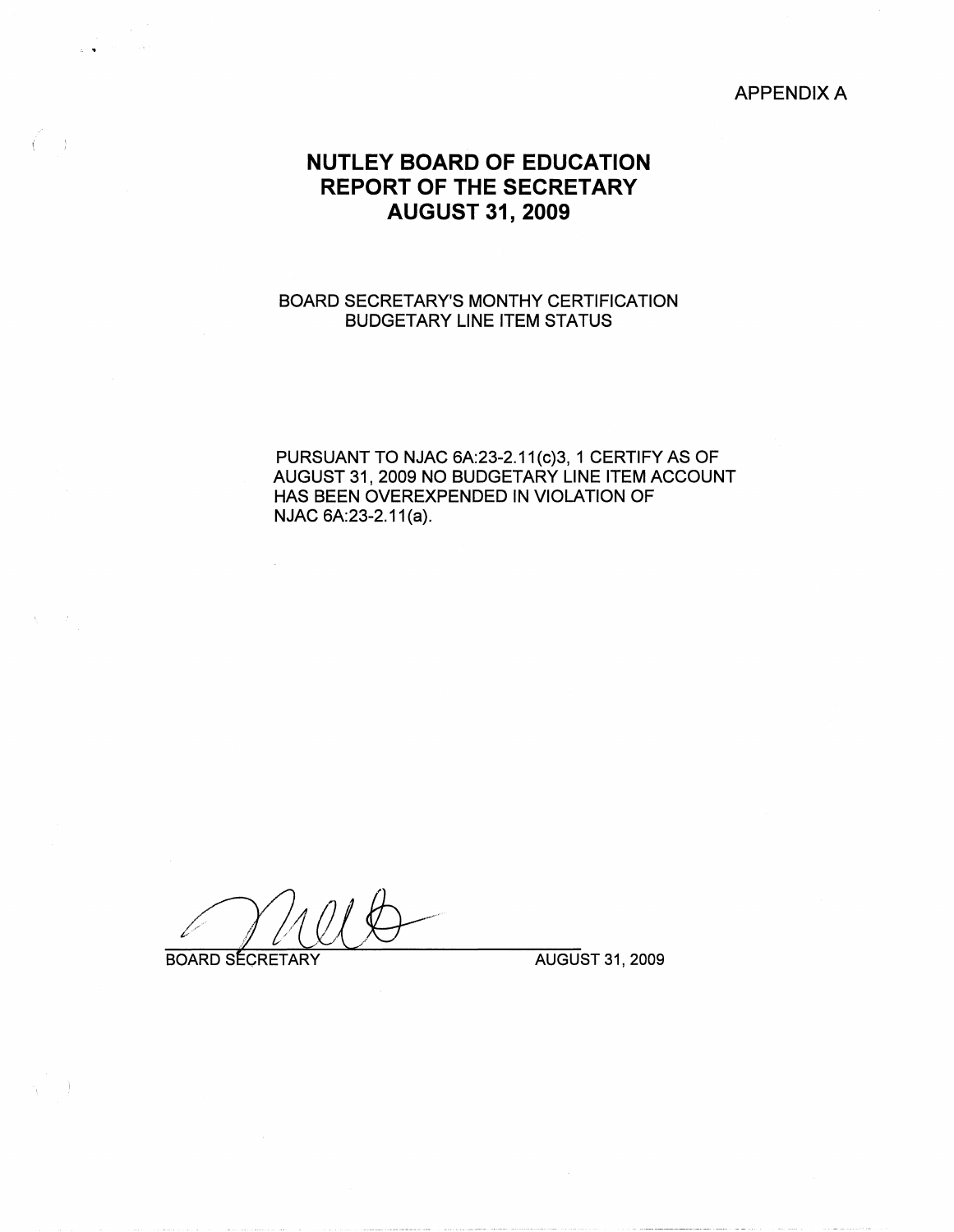$\mathbf{x}^{(i)}$  and  $\mathbf{y}^{(i)}$  and  $\mathbf{y}^{(i)}$ 

 $\langle$ 

 $\mathcal{L}$  $\frac{1}{\sqrt{2}}$ 

, **Starting date 7/1/2009 Ending date 8/31/2009 Fund: 10 GENERAL CURRENT EXPENSE** 

 $\mathcal{L}_{\text{in}}$ 

|             | <b>Assets and Resources</b>                 |                   |                    |
|-------------|---------------------------------------------|-------------------|--------------------|
|             | Assets:                                     |                   |                    |
| 101         | Cash in bank                                |                   | \$1,477,896.03     |
| $102 - 106$ | Cash Equivalents                            |                   | \$3,700.00         |
| 111         | Investments                                 |                   | \$0.00             |
| 116         | Capital Reserve Account                     |                   | \$126,229.19       |
| 117         | Maintenance Reserve Account                 |                   | \$0.00             |
| 118         | <b>Emergency Reserve Account</b>            |                   | \$0.00             |
| 121         | Tax levy Receivable                         |                   | \$0.00             |
|             | Accounts Receivable:                        |                   |                    |
| 132         | Interfund                                   | \$1,244,438.79    |                    |
| 141         | Intergovernmental - State                   | \$700,569.41      |                    |
| 142         | Intergovernmental - Federal                 | \$0.00            |                    |
| 143         | Intergovernmental - Other                   | \$37,820.20       |                    |
| 153, 154    | Other (net of estimated uncollectable of \$ | \$31,061.81       | \$2,013,890.21     |
|             | Loans Receivable:                           |                   |                    |
| 131         | Interfund                                   | \$0.00            |                    |
| 151, 152    | Other (Net of estimated uncollectable of \$ | \$0.00            | \$0.00             |
|             | <b>Other Current Assets</b>                 |                   | \$0.00             |
|             | <b>Resources:</b>                           |                   |                    |
| 301         | Estimated revenues                          | \$0.00            |                    |
| 302         | Less revenues                               | ( \$5,793,193.23) | ( \$5,793,193.23)  |
|             | Total assets and resources                  |                   | (S2, 171, 477, 80) |
|             | <b>Liabilities and Fund Equity</b>          |                   |                    |
|             | Liabilities:                                |                   |                    |
| 411         | Intergovernmental accounts payable - state  |                   | \$0.00             |
| 421         | Accounts payable                            |                   | \$2,011.01         |
| 431         | Contracts payable                           |                   | \$0.00             |
| 451         | Loans payable                               |                   | \$0.00             |
| 481         | Deferred revenues                           |                   | \$0.00             |
|             | Other current liabilities                   |                   | \$2,002,523.94     |

**Total liabilities** 

**\$2,004,534.95**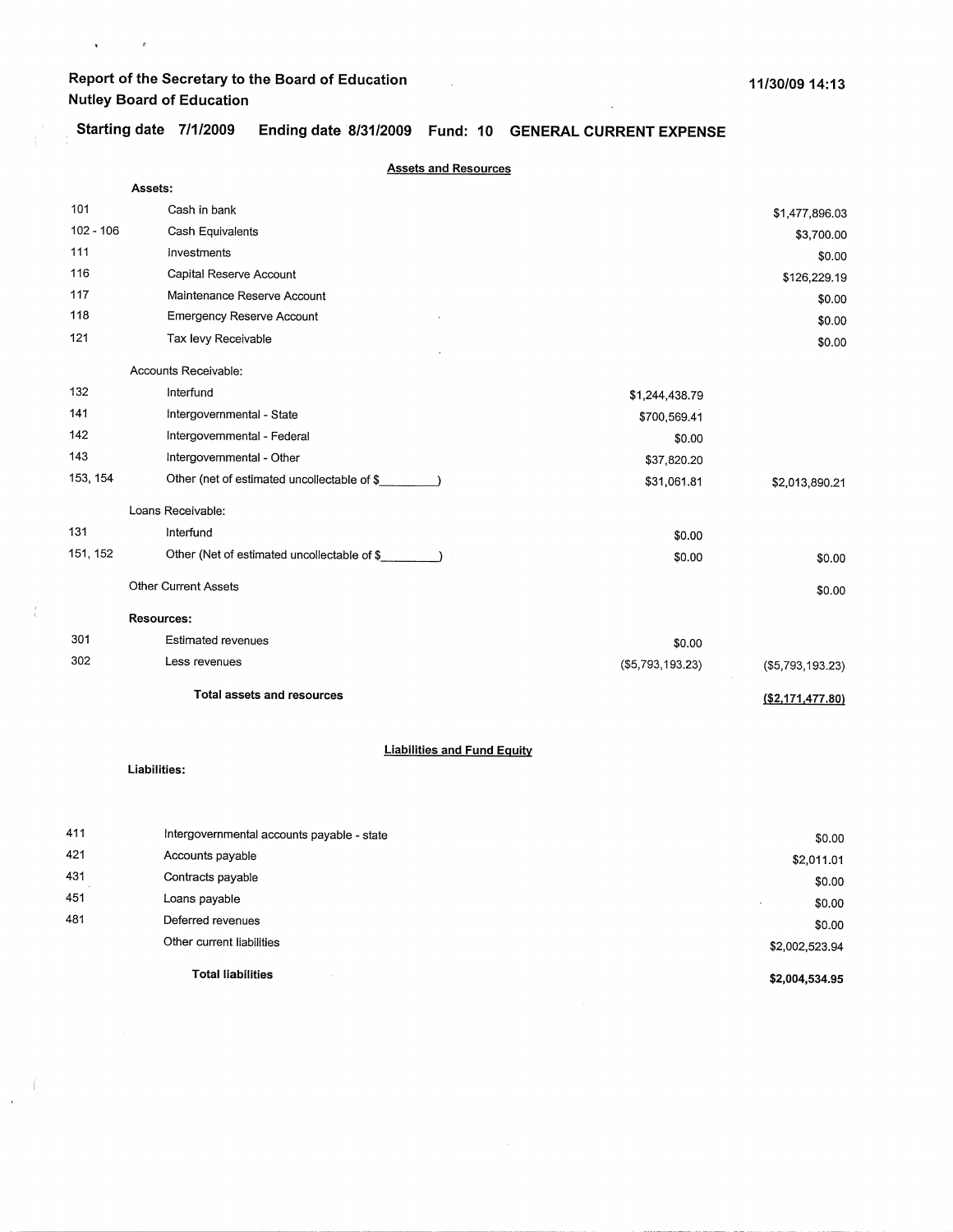## **Starting date 7/1/2009 Ending date 8/31/2009 Fund: 10 GENERAL CURRENT EXPENSE**

#### **Fund Balance:**

|             | Appropriated:                                   |                      |                        |                        |                        |
|-------------|-------------------------------------------------|----------------------|------------------------|------------------------|------------------------|
| 753,754     | Reserve for encumbrances                        |                      |                        | \$42,816,457.00        |                        |
| 761         | Capital reserve account - July                  |                      | \$122,876.64           |                        |                        |
| 604         | Add: Increase in capital reserve                |                      | \$0.00                 |                        |                        |
| 307         | Less: Bud. w/d cap. reserve eligible costs      |                      | \$0.00                 |                        |                        |
| 309         | Less: Bud. w/d cap. reserve excess costs        |                      | \$0.00                 | \$122,876.64           |                        |
| 764         | Maintenance reserve account - July              |                      | \$0.00                 |                        |                        |
| 606         | Add: Increase in maintenance reserve            |                      | \$0.00                 |                        |                        |
| 310         | Less: Bud. w/d from maintenance reserve         |                      | \$0.00                 | \$0.00                 |                        |
| 768         | Waiver offset reserve - July 1, 2               |                      | \$0.00                 |                        |                        |
| 609         | Add: Increase in waiver offset reserve          |                      | \$0.00                 |                        |                        |
| 314         | Less: Bud. w/d from waiver offset reserve       |                      | \$0.00                 | \$0.00                 |                        |
| 762         | Adult education programs                        |                      |                        | \$0.00                 |                        |
| 751,752,76x | Other reserves                                  |                      |                        | \$0.00                 |                        |
| 601         | Appropriations                                  |                      | \$53,993,429.12        |                        |                        |
| 602         | Less: Expenditures                              | (\$3,395,456.74)     |                        |                        |                        |
|             | Less: Encumbrances                              | ( \$43, 195, 953.93) | $(\$46,591,410.67)$    | \$7,402,018.45         |                        |
|             | Total appropriated                              |                      |                        | \$50,341,352.09        |                        |
|             | Unappropriated:                                 |                      |                        |                        |                        |
| 770         | Fund balance, July 1                            |                      |                        | $($ \$579,269.53 $)$   |                        |
| 303         | Budgeted fund balance                           |                      |                        | ( \$53,938,095.31)     |                        |
|             | Total fund balance                              |                      |                        |                        | (\$4,176,012.75)       |
|             | Total liabilities and fund equity               |                      |                        |                        | ( \$2,171,477.80)      |
|             | <b>Recapitulation of Budgeted Fund Balance:</b> |                      |                        |                        |                        |
|             |                                                 |                      | <b>Budgeted</b>        | <b>Actual</b>          | Variance               |
|             | Appropriations                                  |                      | \$53,993,429.12        | \$46,591,410.67        | \$7,402,018.45         |
|             | Revenues                                        |                      | \$0.00                 | ( \$5,793,193.23)      | \$5,793,193.23         |
|             | Subtotal                                        |                      | \$53,993,429.12        | \$40,798,217.44        | \$13,195,211.68        |
|             | Change in capital reserve account:              |                      |                        |                        |                        |
|             | Plus - Increase in reserve                      |                      | \$0.00                 | \$3,352.55             | (\$3,352.55)           |
|             | Less - Withdrawal from reserve                  |                      | \$0.00                 | \$0.00                 | \$0.00                 |
|             | Subtotal                                        |                      | <u>\$53,993,429.12</u> | <u>\$40,801,569.99</u> | <u>\$13,191,859.13</u> |
|             | Change in waiver offset reserve account:        |                      |                        |                        |                        |
|             | Plus - Increase in reserve                      |                      | \$0.00                 | \$0.00                 | \$0.00                 |
|             | Less - Withdrawal from reserve                  |                      | \$0.00                 | \$0.00                 | \$0.00                 |
|             | Subtotal                                        |                      | \$53,993,429.12        | \$40,801,569.99        | \$13,191,859.13        |
|             | Less: Adjustment for prior year                 |                      | (\$55,333.81)          | ( \$55, 333.81)        | \$0.00                 |
|             | Budgeted fund balance                           |                      | \$53,938,095.31        | \$40,746,236.18        | \$13,191,859.13        |

YMI Board Secretary

Prepared and submitted by :

 $11/20/09$ 

Date

## **11/30/0914:13**

 $\overline{\phantom{a}}$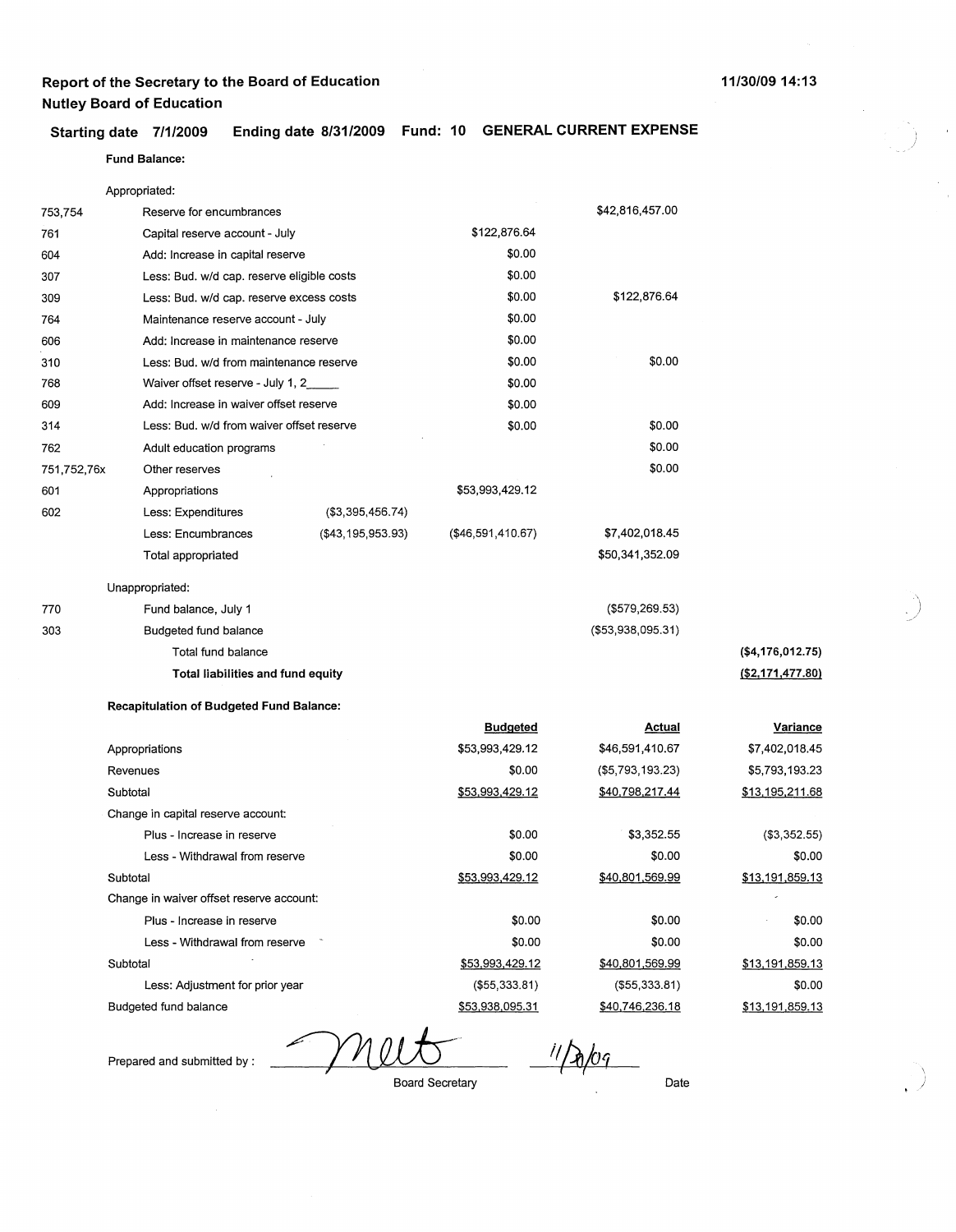$\chi^2_{\rm max}$  and  $\chi^2_{\rm max}$ 

 $\bar{\tau}$ 

 $\pm$ 

**Starting date 7/1/2009 Ending date 8/31/2009 Fund: 20 SPECIAL REVENUE FUNDS** 

|             | <b>Assets and Resources</b>                  |                 |                  |
|-------------|----------------------------------------------|-----------------|------------------|
|             | Assets:                                      |                 |                  |
| 101         | Cash in bank                                 |                 | (\$95,089.74)    |
| $102 - 106$ | Cash Equivalents                             |                 | \$0.00           |
| 111         | Investments                                  |                 | \$0.00           |
| 116         | Capital Reserve Account                      |                 | \$0.00           |
| 117         | Maintenance Reserve Account                  |                 | \$0.00           |
| 118         | <b>Emergency Reserve Account</b>             |                 | \$0.00           |
| 121         | Tax levy Receivable                          |                 | \$0.00           |
|             | Accounts Receivable:                         |                 |                  |
| 132         | Interfund                                    | \$0.00          |                  |
| 141         | Intergovernmental - State                    | \$73,271.00     |                  |
| 142         | Intergovernmental - Federal                  | \$25,534.00     |                  |
| 143         | Intergovernmental - Other                    | \$0.00          |                  |
| 153, 154    | Other (net of estimated uncollectable of \$  | \$0.00          | \$98,805.00      |
|             | Loans Receivable:                            |                 |                  |
| 131         | Interfund                                    | \$0.00          |                  |
| 151, 152    | Other (Net of estimated uncollectable of \$_ | \$0.00          | \$0.00           |
|             | <b>Other Current Assets</b>                  |                 | \$0.00           |
|             | Resources:                                   |                 |                  |
| 301         | <b>Estimated revenues</b>                    | \$0.00          |                  |
| 302         | Less revenues                                | (\$144, 232.00) | ( \$144, 232.00) |
|             | <b>Total assets and resources</b>            |                 | (\$140,516.74)   |
|             |                                              |                 |                  |
|             | <b>Liabilities and Fund Equity</b>           |                 |                  |
|             | Liabilities:                                 |                 |                  |
| 101         | Cash in bank                                 |                 | (\$95,089.74)    |
| 411         | Intergovernmental accounts payable - state   |                 | \$3,604.17       |
| 421         | Accounts payable                             |                 | \$0.00           |

| 431 | Contracts payable         | \$0.00       |
|-----|---------------------------|--------------|
| 451 | Loans payable             | \$0.00       |
| 481 | Deferred revenues         | \$362,303.55 |
|     | Other current liabilities | \$415.84     |
|     | <b>Total liabilities</b>  | \$366,323.56 |

 $\mathcal{L}^{(1)}$ 

 $\hat{f}_{\rm{max}}$  and  $\hat{f}_{\rm{max}}$ 

 $\label{eq:2.1} \mathcal{L}_{\text{max}}(\mathcal{L}_{\text{max}}, \mathbf{r}) = \frac{1}{2} \mathcal{L}_{\text{max}}$ 

 $\sim 10$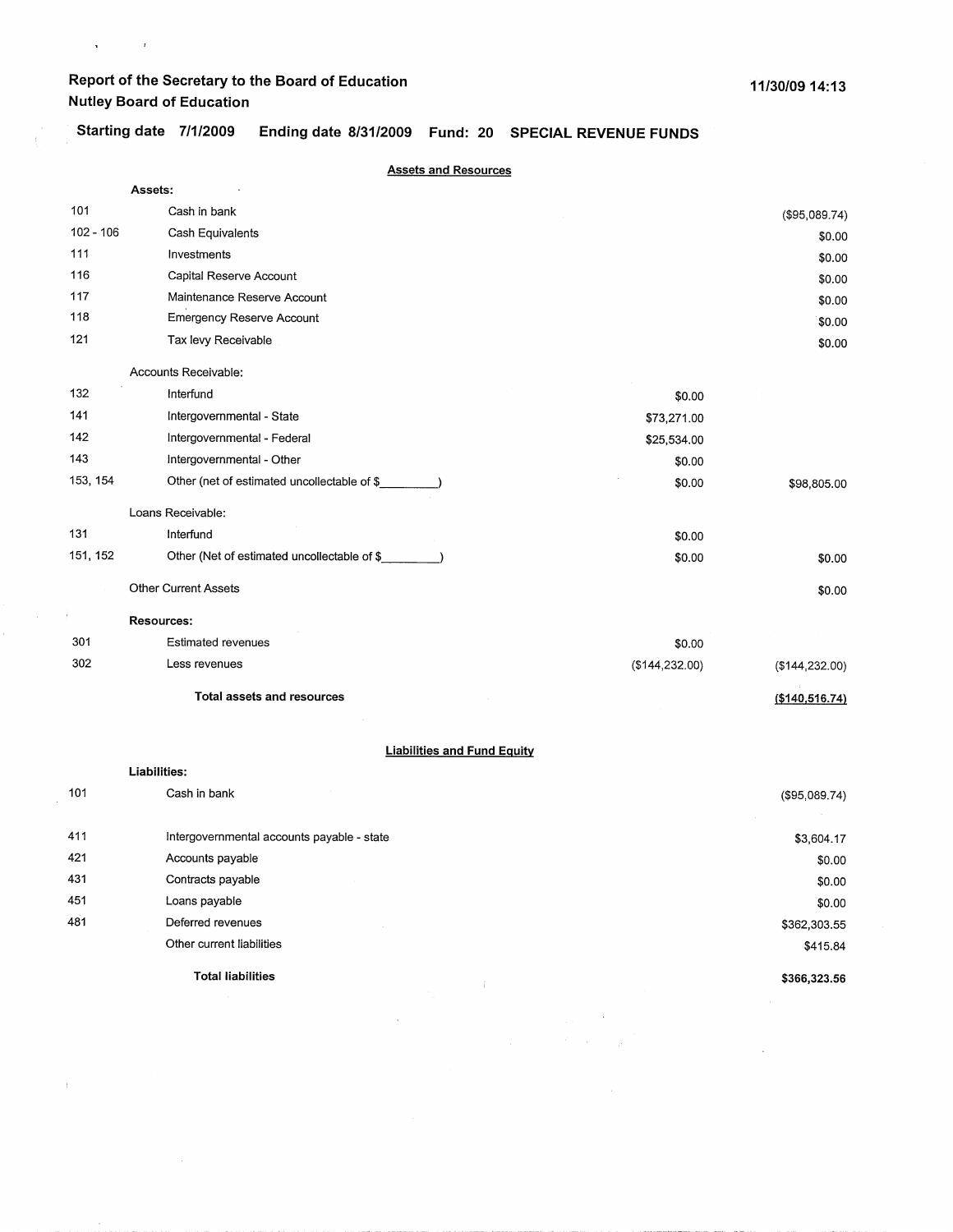### **Starting date 7/1/2009 Ending date 8/31/2009 Fund: 20 SPECIAL REVENUE FUNDS**

#### Fund **Balance:**

Appropriated:

| 753,754     | Reserve for encumbrances ·                      |               |                | \$91,674.00      |
|-------------|-------------------------------------------------|---------------|----------------|------------------|
| 761         | Capital reserve account - July                  |               | \$0.00         |                  |
| 604         | Add: Increase in capital reserve                |               | \$0.00         |                  |
| 307         | Less: Bud. w/d cap. reserve eligible costs      |               | \$0.00         |                  |
| 309         | Less: Bud. w/d cap. reserve excess costs        |               | \$0.00         | \$0.00           |
| 764         | Maintenance reserve account - July              |               | \$0.00         |                  |
| 606         | Add: Increase in maintenance reserve            |               | \$0.00         |                  |
| 310         | Less: Bud. w/d from maintenance reserve         |               | \$0.00         | \$0.00           |
| 768         | Waiver offset reserve - July 1, 2____           |               | \$0.00         |                  |
| 609         | Add: Increase in waiver offset reserve          |               | \$0.00         |                  |
| 314         | Less: Bud. w/d from waiver offset reserve       |               | \$0.00         | \$0.00           |
| 762         | Adult education programs                        |               |                | \$0.00           |
| 751,752,76x | Other reserves                                  |               |                | \$0.00           |
| 601         | Appropriations                                  |               | \$1,693,058.99 |                  |
| 602         | Less: Expenditures                              | \$0.00        |                |                  |
|             | Less: Encumbrances                              | (\$91,674.00) | (\$91,674.00)  | \$1,601,384.99   |
|             | Total appropriated                              |               |                | \$1,693,058.99   |
|             | Unappropriated:                                 |               |                |                  |
| 770         | Fund balance, July 1                            |               |                | ( \$506, 840.30) |
| 303         | Budgeted fund balance                           |               |                | (\$1,693,058.99) |
|             | Total fund balance                              |               |                |                  |
|             | Total liabilities and fund equity               |               |                |                  |
|             | <b>Recapitulation of Budgeted Fund Balance:</b> |               |                |                  |

|                                          | <b>Budgeted</b> | Actual         | Variance       |
|------------------------------------------|-----------------|----------------|----------------|
| Appropriations                           | \$1,693,058.99  | \$91,674.00    | \$1,601,384.99 |
| Revenues                                 | \$0.00          | (\$144,232.00) | \$144,232.00   |
| Subtotal                                 | \$1,693,058.99  | (\$52,558.00)  | \$1,745,616.99 |
| Change in capital reserve account:       |                 |                |                |
| Plus - Increase in reserve               | \$0.00          | \$0.00         | \$0.00         |
| Less - Withdrawal from reserve           | \$0.00          | \$0.00         | \$0.00         |
| Subtotal                                 | \$1,693,058.99  | (S52, 558.00)  | \$1,745,616.99 |
| Change in waiver offset reserve account: |                 |                |                |
| Plus - Increase in reserve               | \$0.00          | \$0.00         | \$0.00         |
| Less - Withdrawal from reserve           | \$0.00          | \$0.00         | \$0.00         |
| Subtotal                                 | \$1,693,058.99  | ( \$52,558.00) | \$1,745,616.99 |
| Less: Adjustment for prior year          | \$0.00          | \$0.00         | \$0.00         |
| Budgeted fund balance                    | \$1,693,058.99  | (\$52,558.00)  | \$1,745,616.99 |
|                                          |                 |                |                |

Prepared and submitted by :

Nl ∠

 $11/30/09$ 

Board Secretary

Date

**(\$506,840.30) (\$140,516.74)**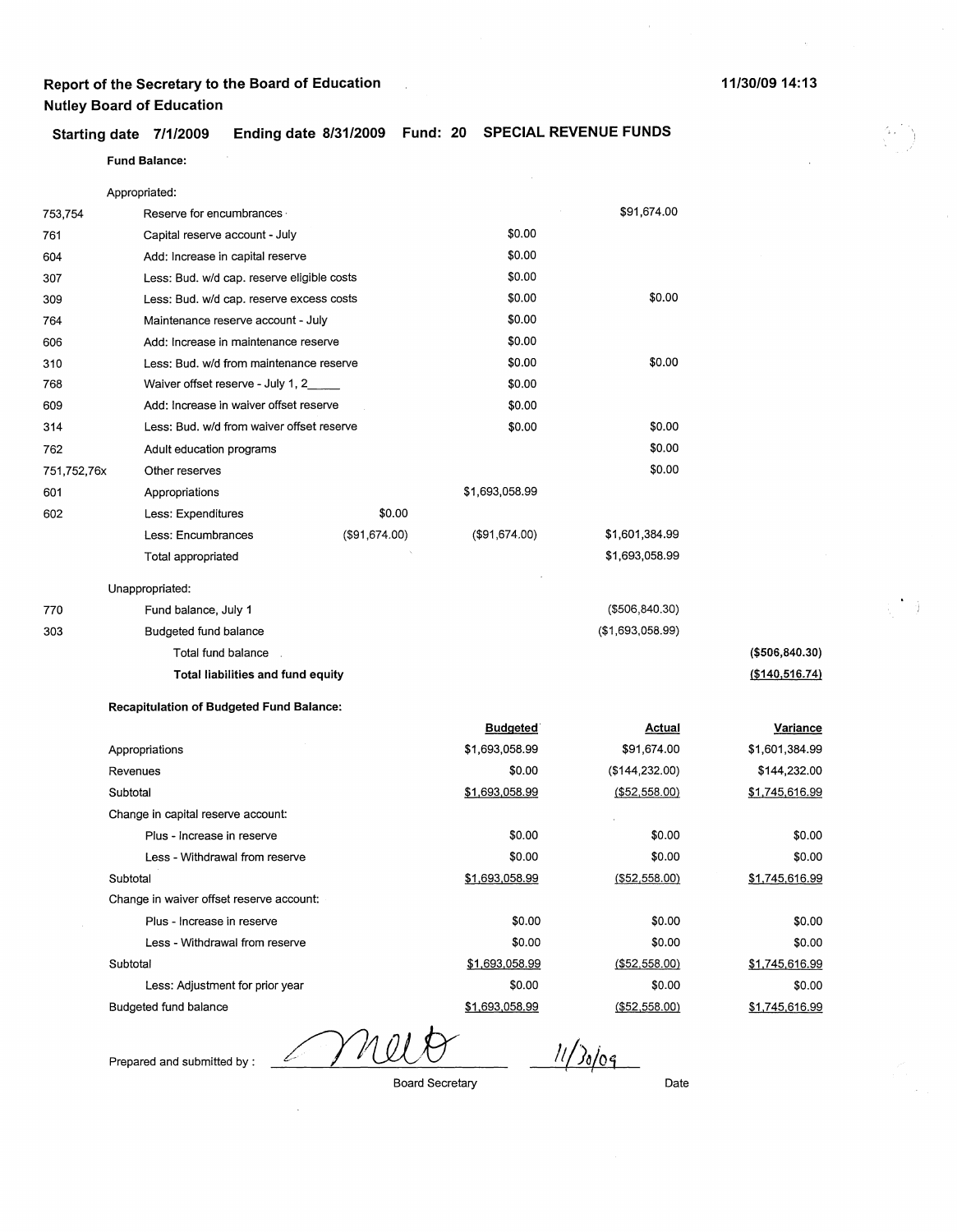$\bar{\beta}$ 

 $\mathbf{q} = \mathbf{q} \times \mathbf{q}$  , where  $\mathbf{q}$ 

**Starting date 7/1/2009 Ending date 8/31/2009 Fund: 30 CAPITAL PROJECTS FUNDS** 

|             | <b>Assets and Resources</b>                                |                |                 |
|-------------|------------------------------------------------------------|----------------|-----------------|
|             | Assets:                                                    |                |                 |
| 101         | Cash in bank                                               |                | \$23,434,116.07 |
| $102 - 106$ | Cash Equivalents                                           |                | \$0.00          |
| 111         | Investments                                                |                | \$0.00          |
| 116         | Capital Reserve Account                                    |                | \$0.00          |
| 117         | Maintenance Reserve Account                                |                | \$0.00          |
| 118         | <b>Emergency Reserve Account</b>                           |                | \$0.00          |
| 121         | Tax levy Receivable                                        |                | \$0.00          |
|             | Accounts Receivable:                                       |                |                 |
| 132         | Interfund                                                  | \$822,631.38   |                 |
| 141         | Intergovernmental - State                                  | \$1,885,104.04 |                 |
| 142         | Intergovernmental - Federal                                | \$0.00         |                 |
| 143         | Intergovernmental - Other                                  | \$40,000.00    |                 |
| 153, 154    | Other (net of estimated uncollectable of $\frac{1}{2}$ (1) | \$0.00         | \$2,747,735.42  |
|             | Loans Receivable:                                          |                |                 |
| 131         | Interfund                                                  | \$0.00         |                 |
| 151, 152    | Other (Net of estimated uncollectable of \$_               | \$0.00         | \$0.00          |
|             | <b>Other Current Assets</b>                                |                | \$0.00          |
|             | Resources:                                                 |                |                 |
| 301         | <b>Estimated revenues</b>                                  | \$0.00         |                 |
| 302         | Less revenues                                              | (\$2,130.41)   | (\$2,130.41)    |
|             | <b>Total assets and resources</b>                          |                | \$26,179,721.08 |
|             | <b>Liabilities and Fund Equity</b>                         |                |                 |
|             | Liabilities:                                               |                |                 |
|             |                                                            |                |                 |
| 411         | Intergovernmental accounts payable - state                 |                | \$0.00          |
| 421         | Accounts payable                                           |                | \$120,221.50    |
| 431         | Contracts payable                                          |                | \$0.00          |
| 451         | Loans payable                                              |                | \$0.00          |

--· -----~·----- ---------

 $\epsilon$ 

**Total liabilities** 

Deferred revenues Other current liabilities

481

\$1,263,718.82 **\$1,951,472.32** 

\$567,532.00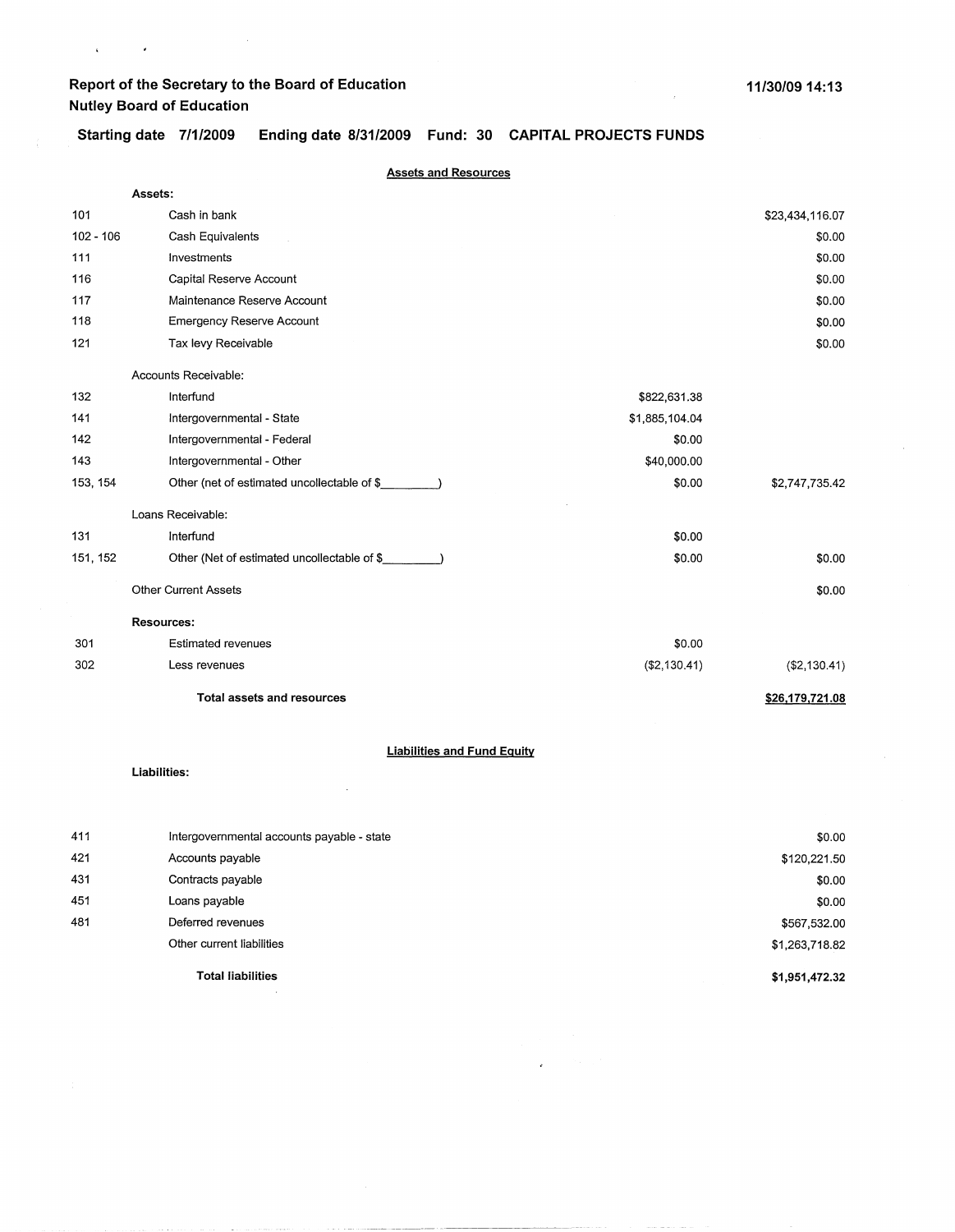#### **Starting date 7/1/2009 Ending date 8/31/2009 Fund: 30 CAPITAL PROJECTS FUNDS**

#### **Fund Balance:**

|             | Appropriated:                                   |                   |                   |                   |                 |
|-------------|-------------------------------------------------|-------------------|-------------------|-------------------|-----------------|
| 753,754     | Reserve for encumbrances                        |                   |                   | \$12,858,884.80   |                 |
| 761         | Capital reserve account - July                  |                   | \$0.00            |                   |                 |
| 604         | Add: Increase in capital reserve                |                   | \$0.00            |                   |                 |
| 307         | Less: Bud. w/d cap. reserve eligible costs      |                   | \$0.00            |                   |                 |
| 309         | Less: Bud. w/d cap. reserve excess costs        |                   | \$0.00            | \$0.00            |                 |
| 764         | Maintenance reserve account - July              |                   | \$0.00            |                   |                 |
| 606         | Add: Increase in maintenance reserve            |                   | \$0.00            |                   |                 |
| 310         | Less: Bud. w/d from maintenance reserve         |                   | \$0.00            | \$0.00            |                 |
| 768         | Waiver offset reserve - July 1, 2_              |                   | \$0.00            |                   |                 |
| 609         | Add: Increase in waiver offset reserve          |                   | \$0.00            |                   |                 |
| 314         | Less: Bud. w/d from waiver offset reserve       |                   | \$0.00            | \$0.00            |                 |
| 762         | Adult education programs                        |                   |                   | \$0.00            |                 |
| 751,752,76x | Other reserves                                  |                   |                   | \$0.00            |                 |
| 601         | Appropriations                                  |                   | \$14,213,613.07   |                   |                 |
| 602         | Less: Expenditures                              | (\$1,627,815.22)  |                   |                   |                 |
|             | Less: Encumbrances                              | (\$12,734,959.13) | (\$14,362,774.35) | (\$149, 161.28)   |                 |
|             | Total appropriated                              |                   |                   | \$12,709,723.52   |                 |
|             | Unappropriated:                                 |                   |                   |                   |                 |
| 770         | Fund balance, July 1                            |                   |                   | \$11,518,525.24   |                 |
| 303         | Budgeted fund balance                           |                   |                   | \$0.00            |                 |
|             | Total fund balance                              |                   |                   |                   | \$24,228,248.76 |
|             | Total liabilities and fund equity               |                   |                   |                   | \$26,179,721.08 |
|             | <b>Recapitulation of Budgeted Fund Balance:</b> |                   |                   |                   |                 |
|             |                                                 |                   | <b>Budgeted</b>   | <b>Actual</b>     | <b>Variance</b> |
|             | Appropriations                                  |                   | \$14,213,613.07   | \$14,362,774.35   | (\$149, 161.28) |
|             | Revenues                                        |                   | \$0.00            | (\$2,130.41)      | \$2,130.41      |
|             | Subtotal                                        |                   | \$14,213,613.07   | \$14,360,643.94   | (\$147,030.87)  |
|             | Change in capital reserve account:              |                   |                   |                   |                 |
|             | Plus - Increase in reserve                      |                   | \$0.00            | \$0.00            | \$0.00          |
|             | Less - Withdrawal from reserve                  |                   | \$0.00            | \$0.00            | \$0.00          |
|             | Subtotal                                        |                   | \$14,213,613.07   | \$14,360,643.94   | (\$147,030.87)  |
|             | Change in waiver offset reserve account:        |                   |                   |                   |                 |
|             | Plus - Increase in reserve                      |                   | \$0.00            | \$0.00            | \$0.00          |
|             | Less - Withdrawal from reserve                  |                   | \$0.00            | \$0.00            | \$0.00          |
|             | Subtotal                                        |                   | \$14,213,613.07   | \$14,360,643.94   | (\$147,030.87)  |
|             | Less: Adjustment for prior year                 |                   | (\$14,213,613.07) | (\$14,213,613.07) | $• $ \$0.00     |
|             | Budgeted fund balance                           |                   | \$0.00            | \$147,030.87      | (\$147,030.87)  |

Prepared and submitted by :

MI

 $\frac{$0.00}{$147.0}$ 

Board Secretary

Date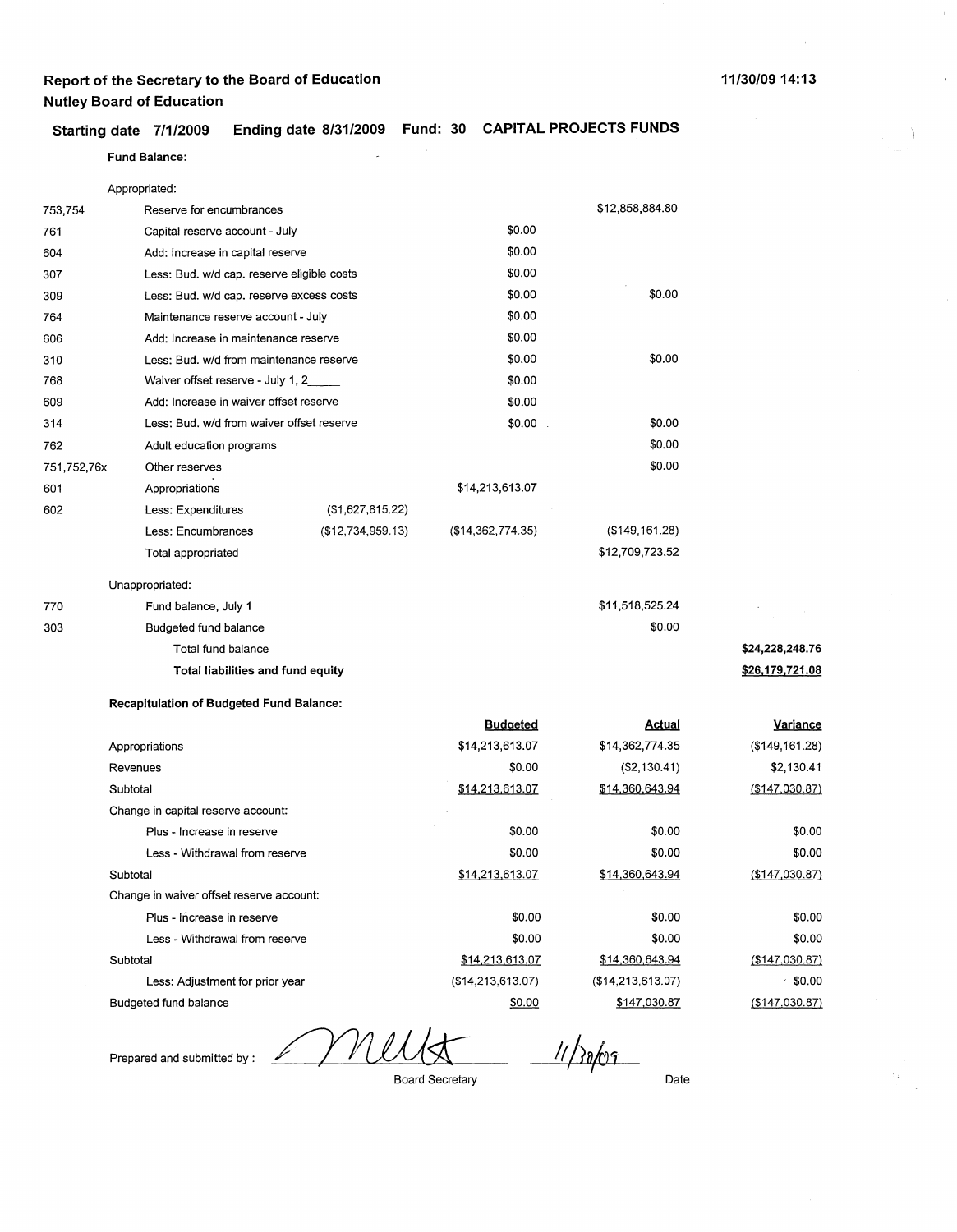$\mathbf{r} = \mathbf{r} \times \mathbf{r}$ 

**Starting date 7/1/2009 Ending date 8/31/2009 Fund: 40 DEBT SERVICE FUNDS** 

|             | <b>Assets and Resources</b>                 |                  |                   |
|-------------|---------------------------------------------|------------------|-------------------|
|             | Assets:                                     |                  |                   |
| 101         | Cash in bank                                |                  | \$1,253,972.00    |
| $102 - 106$ | Cash Equivalents                            |                  | \$0.00            |
| 111         | Investments                                 |                  | \$0.00            |
| 116         | Capital Reserve Account                     |                  | \$0.00            |
| 117         | Maintenance Reserve Account                 |                  | \$0.00            |
| 118         | <b>Emergency Reserve Account</b>            |                  | \$0.00            |
| 121         | Tax levy Receivable                         |                  | \$0.00            |
|             | Accounts Receivable:                        |                  |                   |
| 132         | Interfund                                   | \$21,747.60      |                   |
| 141         | Intergovernmental - State                   | \$0.00           |                   |
| 142         | Intergovernmental - Federal                 | \$0.00           |                   |
| 143         | Intergovernmental - Other                   | \$0.00           |                   |
| 153, 154    | Other (net of estimated uncollectable of \$ | \$0.00           | \$21,747.60       |
|             | Loans Receivable:                           |                  |                   |
| 131         | Interfund                                   | \$0.00           |                   |
| 151, 152    | Other (Net of estimated uncollectable of \$ | \$0.00           | \$0.00            |
|             | <b>Other Current Assets</b>                 |                  | \$0.00            |
|             | <b>Resources:</b>                           |                  |                   |
| 301         | <b>Estimated revenues</b>                   | \$0.00           |                   |
| 302         | Less revenues                               | (\$3,299,246.00) | (\$3,299,246.00)  |
|             | <b>Total assets and resources</b>           |                  | ( \$2,023,526.40) |
|             | <b>Liabilities and Fund Equity</b>          |                  |                   |
|             | Liabilities:                                |                  |                   |
|             |                                             |                  |                   |

|     | <b>Total liabilities</b>                   | \$21,746.38 |
|-----|--------------------------------------------|-------------|
|     | Other current liabilities                  | \$21,746.38 |
| 481 | Deferred revenues                          | \$0.00      |
| 451 | Loans payable                              | \$0.00      |
| 431 | Contracts payable                          | \$0.00      |
| 421 | Accounts payable                           | \$0.00      |
| 411 | Intergovernmental accounts payable - state | \$0.00      |

 $\hat{\mathcal{A}}$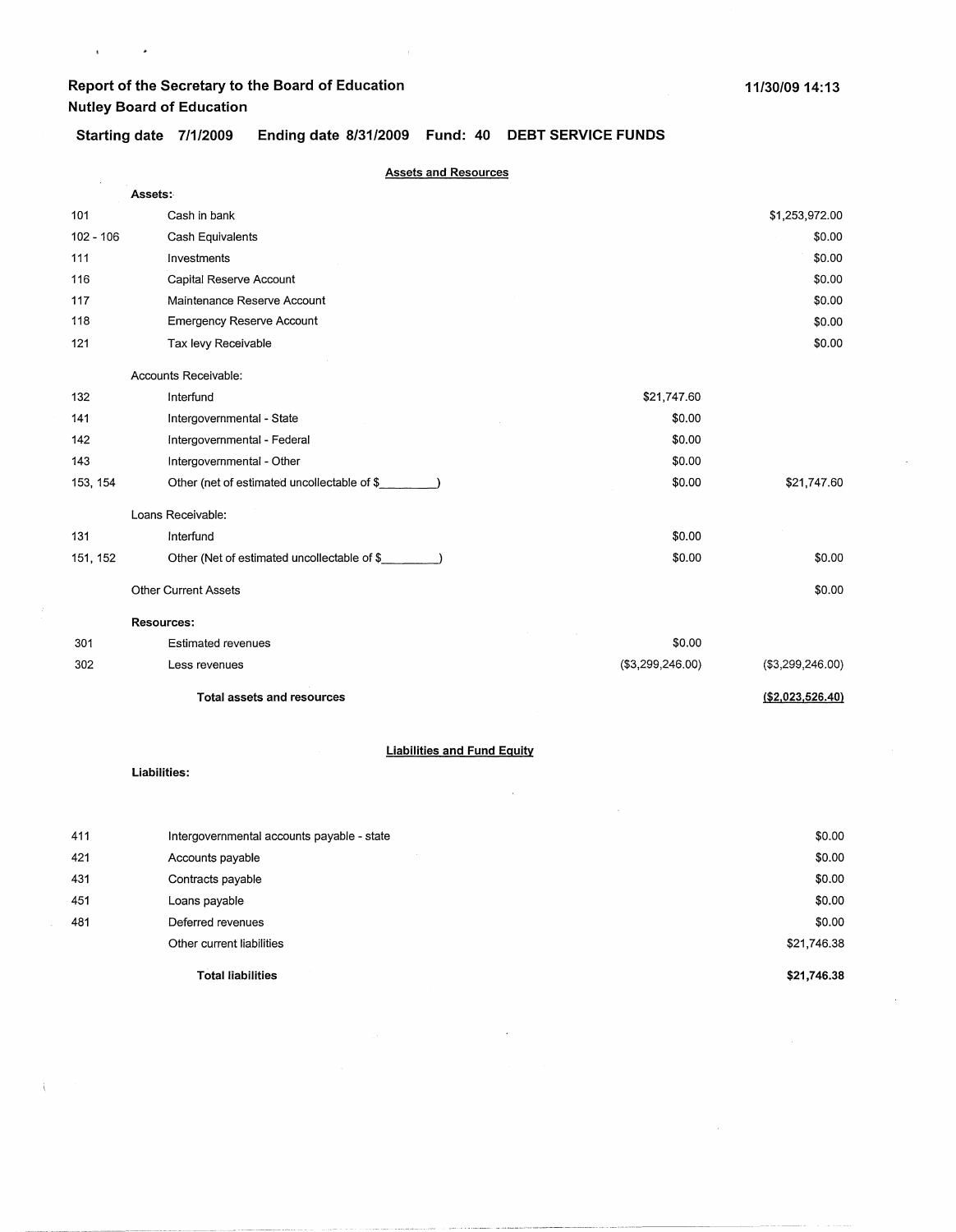#### **Starting date 7/1/2009 Ending date 8/31/2009 Fund: 40 DEBT SERVICE FUNDS**

#### $\ddot{\phantom{a}}$ **Fund Balance:**

|             | Appropriated:                                   |                  |                  |                  |                   |
|-------------|-------------------------------------------------|------------------|------------------|------------------|-------------------|
| 753,754     | Reserve for encumbrances                        |                  |                  | \$0.00           |                   |
| 761         | Capital reserve account - July                  |                  | \$0.00           |                  |                   |
| 604         | Add: Increase in capital reserve                |                  | \$0.00           |                  |                   |
| 307         | Less: Bud. w/d cap. reserve eligible costs      |                  | \$0.00           |                  |                   |
| 309         | Less: Bud. w/d cap. reserve excess costs        |                  | \$0.00           | \$0.00           |                   |
| 764         | Maintenance reserve account - July              |                  | \$0.00           |                  |                   |
| 606         | Add: Increase in maintenance reserve            |                  | \$0.00           |                  |                   |
| 310         | Less: Bud. w/d from maintenance reserve         |                  | \$0.00           | \$0.00           |                   |
| 768         | Waiver offset reserve - July 1, 2               |                  | \$0.00           |                  |                   |
| 609         | Add: Increase in waiver offset reserve          |                  | \$0.00           |                  |                   |
| 314         | Less: Bud. w/d from waiver offset reserve       |                  | \$0.00           | \$0.00           |                   |
| 762         | Adult education programs                        |                  |                  | \$0.00           |                   |
| 751,752,76x | Other reserves                                  |                  |                  | \$0.00           |                   |
| 601         | Appropriations                                  |                  | \$3,741,749.00   |                  |                   |
| 602         | Less: Expenditures                              | (\$2,045,274.25) |                  |                  |                   |
|             | Less: Encumbrances                              | \$0.00           | (\$2,045,274.25) | \$1,696,474.75   |                   |
|             | Total appropriated                              |                  |                  | \$1,696,474.75   |                   |
|             | Unappropriated:                                 |                  |                  |                  |                   |
| 770         | Fund balance, July 1                            |                  |                  | \$0.97           |                   |
| 303         | Budgeted fund balance                           |                  |                  | (\$3,741,749.00) |                   |
|             | Total fund balance                              |                  |                  |                  | (\$2,045,273.28)  |
|             | Total liabilities and fund equity               |                  |                  |                  | ( \$2,023,526.90) |
|             | <b>Recapitulation of Budgeted Fund Balance:</b> |                  |                  |                  |                   |
|             |                                                 |                  | <b>Budgeted</b>  | <u>Actual</u>    | <u>Variance</u>   |
|             | Appropriations                                  |                  | \$3,741,749.00   | \$2,045,274.25   | \$1,696,474.75    |
|             | Revenues                                        |                  | \$0.00           | (\$3,299,246.00) | \$3,299,246.00    |
|             | Subtotal                                        |                  | \$3,741,749.00   | (\$1,253,971.75) | \$4,995,720.75    |
|             | Change in capital reserve account:              |                  |                  |                  |                   |
|             | Plus - Increase in reserve                      |                  | \$0.00           | \$0.00           | \$0.00            |
|             | Less - Withdrawal from reserve                  |                  | \$0.00           | \$0.00           | \$0.00            |
|             | Subtotal                                        |                  | \$3,741,749.00   | (\$1,253,971.75) | \$4,995,720.75    |
|             | Change in waiver offset reserve account:        |                  |                  |                  |                   |
|             | Plus - Increase in reserve                      |                  | \$0.00           | \$0.00           | \$0.00            |
|             | Less - Withdrawal from reserve                  |                  | \$0.00           | \$0.00           | \$0.00            |
|             | Subtotal                                        |                  | \$3,741,749.00   | (\$1,253,971.75) | \$4,995,720.75    |

Budgeted fund balance

Prepared and submitted by :

Less: Adjustment for prior year

 $\mathbb{Z}/2$  $11/30/09$ 

Board Secretary

\$0.00 \$3,741,749.00

Date

\$0.00

(\$1.253,971.75)

 $\overline{1}$ 

\$0.00

\$4,995,720.75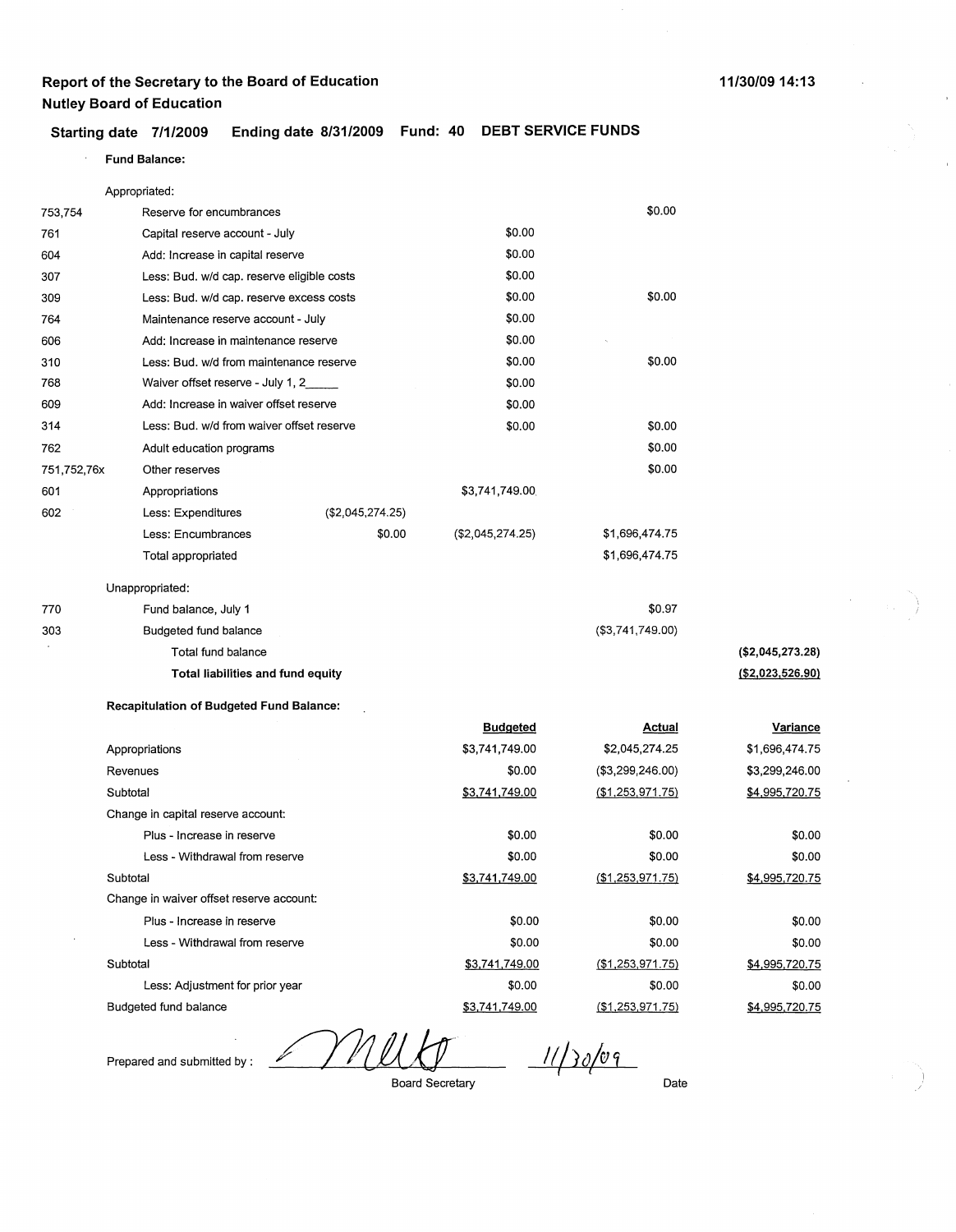$\begin{array}{ccc} \mathbf{L} & \mathbf{R} & \mathbf{R} \\ \mathbf{L} & \mathbf{R} & \mathbf{R} \end{array}$ 

**Starting date 7/1/2009 Ending date 8/31/2009 Fund: 50 ENTERPRISE FUND** 

|             | <b>Assets and Resources</b>                                    |               |                       |
|-------------|----------------------------------------------------------------|---------------|-----------------------|
|             | Assets:                                                        |               |                       |
| 101         | Cash in bank                                                   |               | \$48,301.19           |
| $102 - 106$ | Cash Equivalents                                               |               | \$442.00              |
| 111         | Investments                                                    |               | \$0.00                |
| 116         | Capital Reserve Account                                        |               | \$0.00                |
| 117         | Maintenance Reserve Account                                    |               | \$0.00                |
| 118         | <b>Emergency Reserve Account</b>                               |               | \$0.00                |
| 121         | Tax levy Receivable                                            |               | \$0.00                |
|             | Accounts Receivable:                                           |               |                       |
| 132         | Interfund                                                      | \$0.00        |                       |
| 141         | Intergovernmental - State                                      | \$1,826.52    |                       |
| 142         | Intergovernmental - Federal                                    | \$23,620.10   |                       |
| 143         | Intergovernmental - Other                                      | \$0.00        |                       |
| 153, 154    | Other (net of estimated uncollectable of \$                    | \$26,517.75   | \$51,964.37           |
|             | Loans Receivable:                                              |               |                       |
| 131         | Interfund                                                      | \$0.00        |                       |
| 151, 152    | Other (Net of estimated uncollectable of \$                    | \$0.00        | \$0.00                |
|             | <b>Other Current Assets</b>                                    |               | \$52,705.87           |
|             | Resources:                                                     |               |                       |
| 301         | <b>Estimated revenues</b>                                      | \$0.00        |                       |
| 302         | Less revenues                                                  | (\$97,706.42) | (\$97,706.42)         |
|             | <b>Total assets and resources</b>                              |               | \$55,707.01           |
|             | <b>Liabilities and Fund Equity</b>                             |               |                       |
|             | Liabilities:                                                   |               |                       |
| 411         |                                                                |               |                       |
| 421         | Intergovernmental accounts payable - state<br>Accounts payable |               | \$0.00<br>\$23,182.43 |
| 431         | Contracts payable                                              |               |                       |
| 451         | Loans payable                                                  |               | \$0.00<br>\$0.00      |
|             |                                                                |               |                       |

 $\label{eq:2} \begin{split} \mathcal{L}_{\text{max}} &= \frac{1}{2\pi}\sum_{i=1}^{N} \left\{ \mathbf{X}_{i}^{(i)} \mathbf{1}_{\mathcal{I}_{i}} \mathbf{1}_{\mathcal{I}_{i}} \right\} \mathbf{1}_{\mathcal{I}_{i}} \\ \mathbf{1}_{\mathcal{I}_{i}} &= \mathbf{1}_{\mathcal{I}_{i}} \mathbf{1}_{\mathcal{I}_{i}} \mathbf{1}_{\mathcal{I}_{i}} \mathbf{1}_{\mathcal{I}_{i}} \mathbf{1}_{\mathcal{I}_{i}} \mathbf{1}_{\mathcal{I}_{i}} \mathbf{1}_{\mathcal{I}_{i}} \math$ 

**Total liabilities** 

Deferred revenues Other current liabilities

481

 $\label{eq:2} \frac{d\mathbf{r}}{d\mathbf{r}} = \frac{1}{2\pi}\frac{d\mathbf{r}}{d\mathbf{r}}\frac{d\mathbf{r}}{d\mathbf{r}}$ 

**\$76,343.21** 

 $\sim$ 

\$1,696.11 \$51,464.67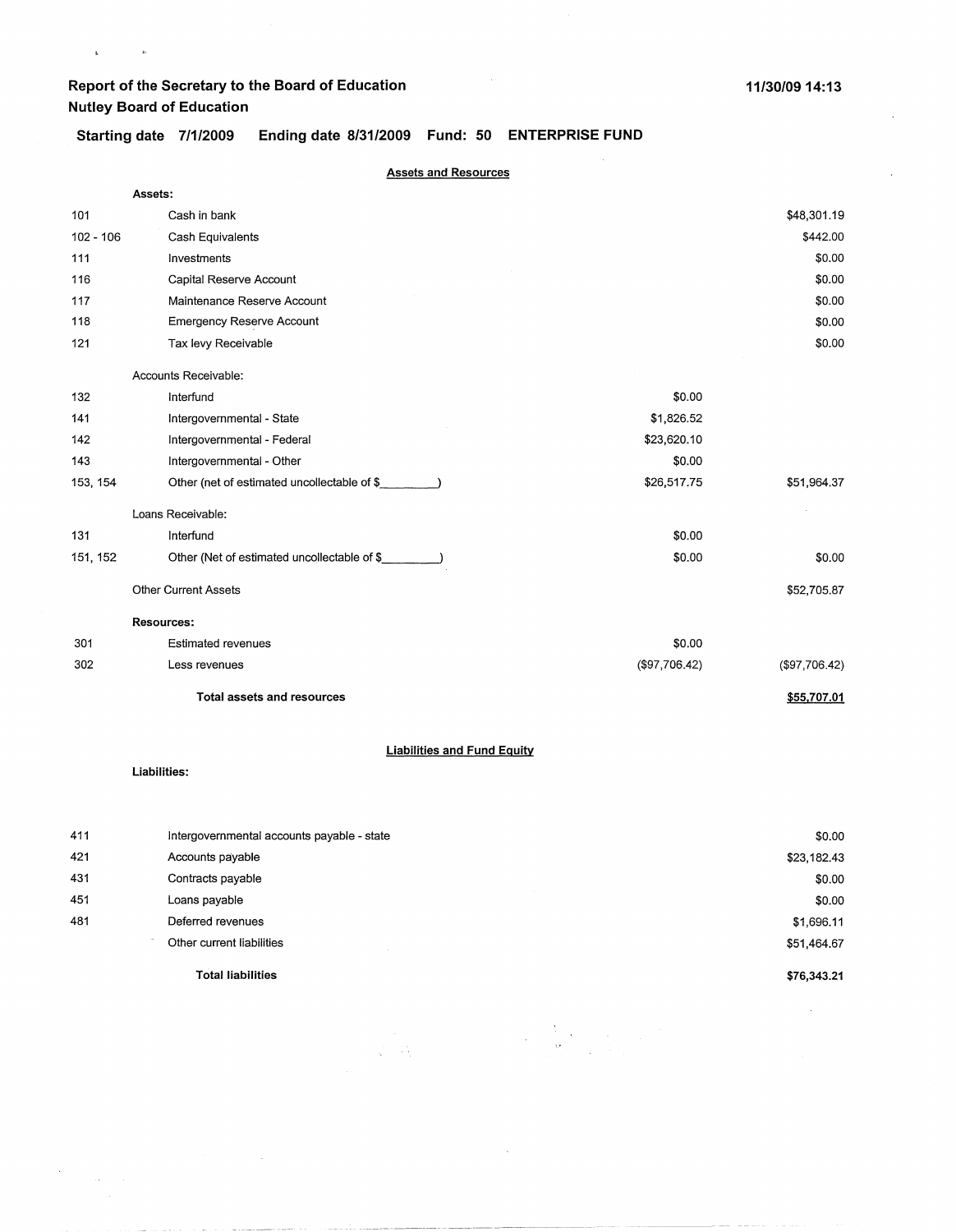#### **Starting date 7/1/2009 Ending date 8/31/2009 Fund: 50 ENTERPRISE FUND**

#### **Fund Balance:**

|             | Appropriated:                                   |                |                      |                |                |
|-------------|-------------------------------------------------|----------------|----------------------|----------------|----------------|
| 753,754     | Reserve for encumbrances                        |                |                      | \$124,786.25   |                |
| 761         | Capital reserve account - July                  |                | \$0.00               |                |                |
| 604         | Add: Increase in capital reserve                |                | \$0.00               |                |                |
| 307         | Less: Bud. w/d cap. reserve eligible costs      |                | \$0.00               |                |                |
| 309         | Less: Bud. w/d cap. reserve excess costs        |                | \$0.00               | \$0.00         |                |
| 764         | Maintenance reserve account - July              |                | \$0.00               |                |                |
| 606         | Add: Increase in maintenance reserve            |                | \$0.00               |                |                |
| 310         | Less: Bud. w/d from maintenance reserve         |                | \$0.00               | \$0.00         |                |
| 768         | Waiver offset reserve - July 1, 2_              |                | \$0.00               |                |                |
| 609         | Add: Increase in waiver offset reserve          |                | \$0.00               |                |                |
| 314         | Less: Bud. w/d from waiver offset reserve       |                | \$0.00               | \$0.00         |                |
| 762         | Adult education programs                        |                |                      | \$0.00         |                |
| 751,752,76x | Other reserves                                  |                |                      | \$0.00         |                |
| 601         | Appropriations                                  |                | \$0.00               |                |                |
| 602         | Less: Expenditures                              | (\$32,117,16)  |                      |                |                |
|             | Less: Encumbrances                              | (\$147,968.68) | $($ \$180,085.84 $)$ | (\$180,085.84) |                |
|             | Total appropriated                              |                |                      | (\$55,299.59)  |                |
|             | Unappropriated:                                 |                |                      |                |                |
| 770         | Fund balance, July 1                            |                |                      | \$34,663.39    |                |
| 303         | Budgeted fund balance                           |                |                      | \$0.00         |                |
|             | Total fund balance                              |                |                      |                | (\$20,636.20)  |
|             | Total liabilities and fund equity               |                |                      |                | \$55,707.01    |
|             | <b>Recapitulation of Budgeted Fund Balance:</b> |                |                      |                |                |
|             |                                                 |                | <b>Budgeted</b>      | <b>Actual</b>  | Variance       |
|             | Appropriations                                  |                | \$0.00               | \$180,085.84   | (\$180,085.84) |
|             | Revenues                                        |                | \$0.00               | (\$97,706.42)  | \$97,706.42    |
|             | Subtotal                                        |                | \$0.00               | \$82,379.42    | (\$82,379.42)  |
|             | Change in capital reserve account:              |                |                      |                |                |
|             | Plus - Increase in reserve                      |                | \$0.00               | \$0.00         | \$0.00         |
|             | Less - Withdrawal from reserve                  |                | \$0.00               | \$0.00         | \$0.00         |
|             | Subtotal                                        |                | \$0.00               | \$82,379.42    | (\$82,379.42)  |
|             | Change in waiver offset reserve account:        |                |                      |                |                |
|             | Plus - Increase in reserve                      |                | \$0.00               | \$0.00         | \$0.00         |
|             | Less - Withdrawal from reserve                  |                | \$0.00               | \$0.00         | \$0.00         |
|             | Subtotal                                        |                | \$0.00               | \$82,379.42    | (\$82,379.42)  |

Budgeted fund balance

Less: Adjustment for prior year

Prepared and submitted by :

Board Secretary

\$0.00 \$0.00

I **l** 

*11 halo~·*  Date

\$0.00 \$82,379.42

\$0.00 (\$82.379.42)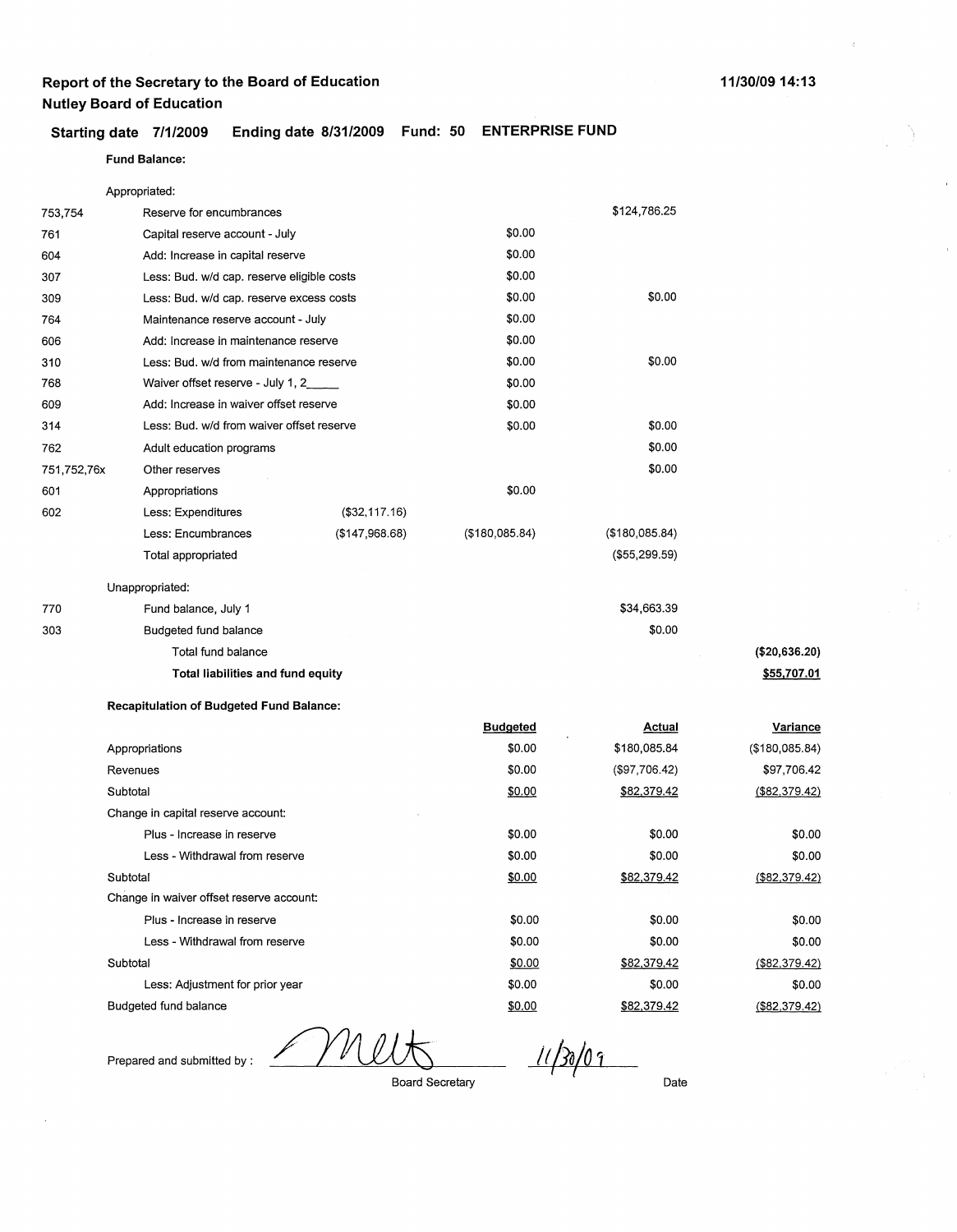$\mathbf{L}^{\left(1,1\right)}$  , where  $\mathbf{L}^{\left(1,1\right)}$ 

Starting date 7/1/2009 Ending date 8/31/2009 Fund: 51 SUMMER CAMP

| <b>Assets and Resources</b> |                                             |               |               |  |
|-----------------------------|---------------------------------------------|---------------|---------------|--|
|                             | Assets:                                     |               |               |  |
| 101                         | Cash in bank                                |               | \$5,726.27    |  |
| $102 - 106$                 | Cash Equivalents                            |               | \$0.00        |  |
| 111                         | Investments                                 |               | \$0.00        |  |
| 116                         | Capital Reserve Account                     |               | \$0.00        |  |
| 117                         | Maintenance Reserve Account                 |               | \$0.00        |  |
| 118                         | <b>Emergency Reserve Account</b>            |               | \$0.00        |  |
| 121                         | Tax levy Receivable                         |               | \$0.00        |  |
|                             | Accounts Receivable:                        |               |               |  |
| 132                         | Interfund                                   | \$0.00        |               |  |
| 141                         | Intergovernmental - State                   | \$0.00        |               |  |
| 142                         | Intergovernmental - Federal                 | \$0.00        |               |  |
| 143                         | Intergovernmental - Other                   | \$0.00        |               |  |
| 153, 154                    | Other (net of estimated uncollectable of \$ | \$0.00        | \$0.00        |  |
|                             | Loans Receivable:                           |               |               |  |
| 131                         | Interfund                                   | \$0.00        |               |  |
| 151, 152                    | Other (Net of estimated uncollectable of \$ | \$0.00        | \$0.00        |  |
|                             | <b>Other Current Assets</b>                 |               | \$0.00        |  |
|                             | <b>Resources:</b>                           |               |               |  |
| 301                         | <b>Estimated revenues</b>                   | \$0.00        |               |  |
| 302                         | Less revenues                               | (\$15,485.00) | (\$15,485.00) |  |
|                             | <b>Total assets and resources</b>           |               | (\$9,758.73)  |  |
|                             | <b>Liabilities and Fund Equity</b>          |               |               |  |
|                             | Liabilities:                                |               |               |  |
|                             |                                             |               |               |  |
| 411                         | Intergovernmental accounts payable - state  |               | \$0.00        |  |
| 421                         | Accounts payable                            |               | \$0.00        |  |
| 431                         | Contracts payable                           |               | \$0.00        |  |
| 451                         | Loans payable                               |               | \$0.00        |  |
| 481                         | Deferred revenues                           |               | \$0.00        |  |

 $\label{eq:2} \begin{split} \mathcal{L}_{\text{max}}(\mathbf{r}) = \mathcal{L}_{\text{max}}(\mathbf{r}) \mathcal{L}_{\text{max}}(\mathbf{r}) \,, \end{split}$ 

**Total liabilities** 

Other current liabilities

 $\longrightarrow$  ).

**\$0.00** 

 $\mathcal{O}(\mathcal{O}_\mathcal{O})$  $\sim 10^{-11}$ 

\$0.00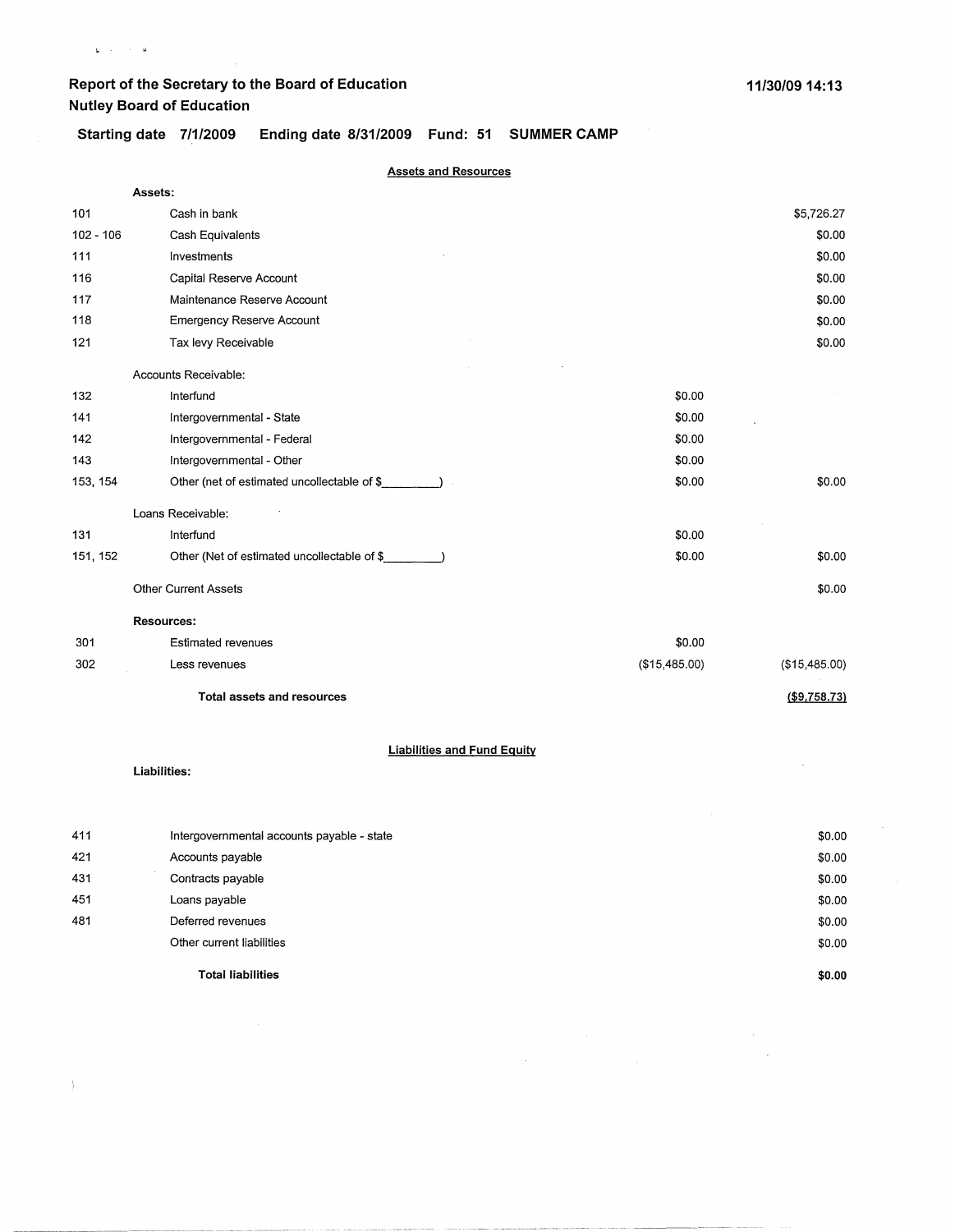#### **Starting date 7/1/2009 Ending date 8/31/2009 Fund: 51 SUMMER CAMP**

#### **Fund Balance:**

Appropriated:

| 753,754     | Reserve for encumbrances                   |               |               | \$3,168.22    |               |
|-------------|--------------------------------------------|---------------|---------------|---------------|---------------|
| 761         | Capital reserve account - July             |               | \$0.00        |               |               |
| 604         | Add: Increase in capital reserve           |               | \$0.00        |               |               |
| 307         | Less: Bud. w/d cap. reserve eligible costs |               | \$0.00        |               |               |
| 309         | Less: Bud. w/d cap. reserve excess costs   |               | \$0.00        | \$0.00        |               |
| 764         | Maintenance reserve account - July         |               | \$0.00        |               |               |
| 606         | Add: Increase in maintenance reserve       |               | \$0.00        |               |               |
| 310         | Less: Bud. w/d from maintenance reserve    |               | \$0.00        | \$0.00        |               |
| 768         | Waiver offset reserve - July 1, 2          |               | \$0.00        |               |               |
| 609         | Add: Increase in waiver offset reserve     |               | \$0.00        |               |               |
| 314         | Less: Bud. w/d from waiver offset reserve  |               | \$0.00        | \$0.00        |               |
| 762         | Adult education programs                   |               |               | \$0.00        |               |
| 751,752,76x | Other reserves                             |               |               | \$0.00        |               |
| 601         | Appropriations                             |               | \$15,485.00   |               |               |
| 602         | Less: Expenditures                         | (\$10,652.00) |               |               |               |
|             | Less: Encumbrances                         | (\$3,168.22)  | (\$13,820.22) | \$1,664.78    |               |
|             | Total appropriated                         |               |               | \$4,833.00    |               |
|             | Unappropriated:                            |               |               |               |               |
| 770         | Fund balance, July 1                       |               |               | \$893.27      |               |
| 303         | Budgeted fund balance                      |               |               | (\$15,485.00) |               |
|             | Total fund balance                         |               |               |               | (\$9,758.73)  |
|             | Total liabilities and fund equity          |               |               |               | ( \$9,758.73) |

#### **Recapitulation of Budgeted Fund Balance:**

Prepared and submitted by :

|                                          | <b>Budgeted</b> | Actual        | Variance    |
|------------------------------------------|-----------------|---------------|-------------|
| Appropriations                           | \$15,485.00     | \$13,820.22   | \$1,664.78  |
| Revenues                                 | \$0.00          | (\$15,485.00) | \$15,485.00 |
| Subtotal                                 | \$15,485.00     | (\$1,664.78)  | \$17,149.78 |
| Change in capital reserve account:       |                 |               |             |
| Plus - Increase in reserve               | \$0.00          | \$0.00        | \$0.00      |
| Less - Withdrawal from reserve           | \$0.00          | \$0.00        | \$0.00      |
| Subtotal                                 | \$15,485.00     | (\$1,664.78)  | \$17,149.78 |
| Change in waiver offset reserve account: |                 |               |             |
| Plus - Increase in reserve               | \$0.00          | \$0.00        | \$0.00      |
| Less - Withdrawal from reserve           | \$0.00          | \$0.00        | \$0.00      |
| Subtotal                                 | \$15,485.00     | (\$1,664.78)  | \$17,149.78 |
| Less: Adjustment for prior year          | \$0.00          | \$0.00        | \$0.00      |
| Budgeted fund balance                    | \$15,485.00     | (\$1.664.78)  | \$17,149.78 |

∠

If */Jo/49* 

Board Secretary

Date

 $\overline{1}$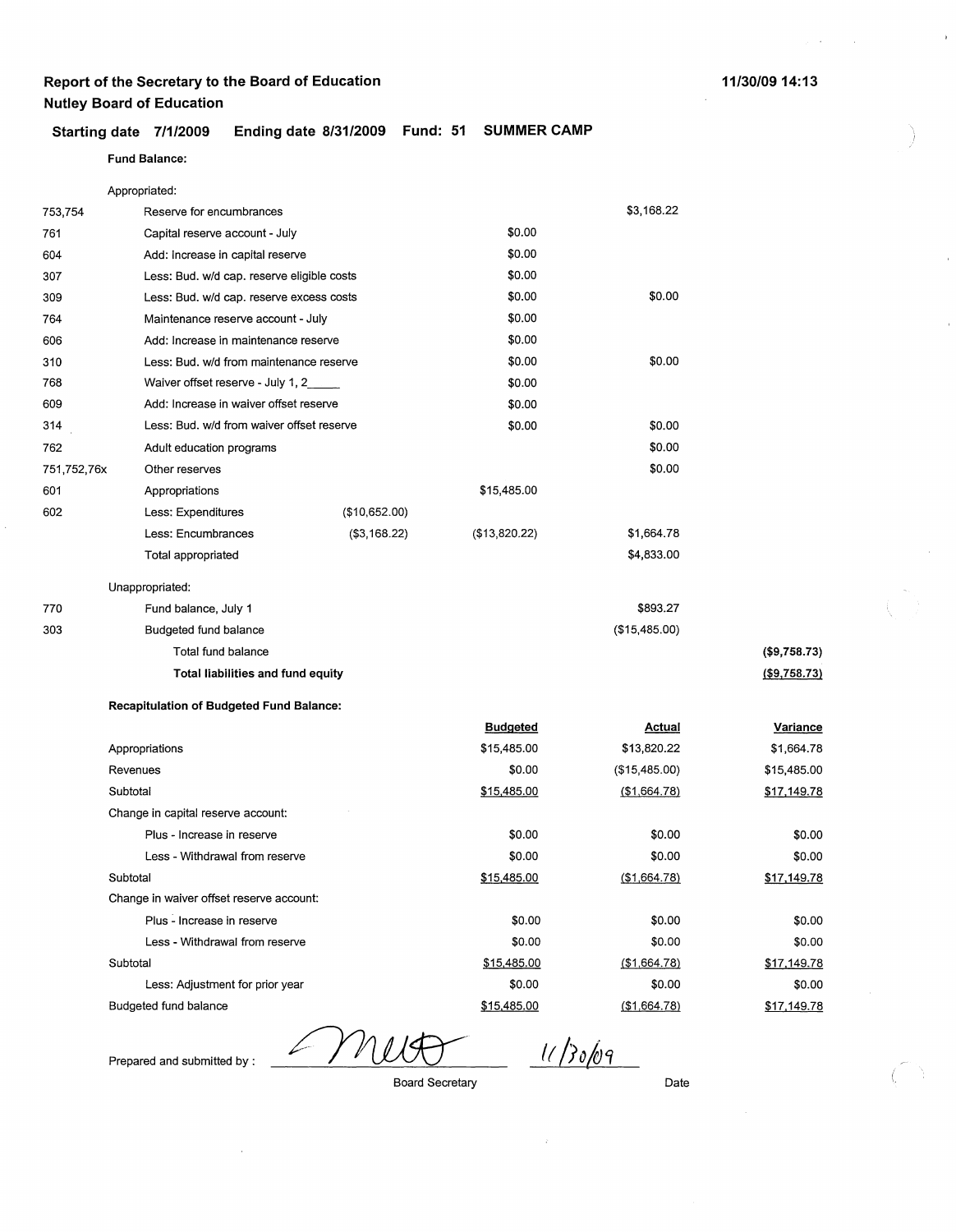$\rightarrow$ 

 $\frac{1}{T}$  ,  $\frac{1}{T}$ 

## **Report of the Secretary to the Board of Education Nutley Board of Education**

**Starting date 7/1/2009 Ending date 8/31/2009 Fund: 55 EXTENDED DAY** 

| <b>Assets and Resources</b> |  |  |
|-----------------------------|--|--|
|                             |  |  |

|             | Assets:                                     |              |               |
|-------------|---------------------------------------------|--------------|---------------|
| 101         | Cash in bank                                |              | (\$28,174.06) |
| $102 - 106$ | Cash Equivalents                            |              | \$500.00      |
| 111         | Investments                                 |              | \$0.00        |
| 116         | Capital Reserve Account                     |              | \$0.00        |
| 117         | Maintenance Reserve Account                 |              | \$0.00        |
| 118         | <b>Emergency Reserve Account</b>            |              | \$0.00        |
| 121         | Tax levy Receivable                         |              | \$0.00        |
|             | Accounts Receivable:                        |              |               |
| 132         | Interfund                                   | \$38,836.94  |               |
| 141         | Intergovernmental - State                   | \$0.00       |               |
| 142         | Intergovernmental - Federal                 | \$0.00       |               |
| 143         | Intergovernmental - Other                   | \$0.00       |               |
| 153, 154    | Other (net of estimated uncollectable of \$ | \$0.00       | \$38,836.94   |
|             | Loans Receivable:                           |              |               |
| 131         | Interfund                                   | \$0.00       |               |
| 151, 152    | Other (Net of estimated uncollectable of \$ | \$0.00       | \$0.00        |
|             | <b>Other Current Assets</b>                 |              | \$0.00        |
|             | <b>Resources:</b>                           |              |               |
| 301         | Estimated revenues                          | \$0.00       |               |
| 302         | Less revenues                               | (\$9,245.32) | (\$9,245.32)  |
|             | <b>Total assets and resources</b>           |              | \$1,917.56    |
|             | <b>Liabilities and Fund Equity</b>          |              |               |
|             | Liabilities:                                |              |               |
| 101         | Cash in bank                                |              | (\$28,174.06) |
| 411         | Intergovernmental accounts payable - state  |              | \$0.00        |
| 421         | Accounts payable                            |              | \$0.00        |
| 431         | Contracts payable                           |              | \$0.00        |
| 451         | Loans payable                               |              | \$0.00        |
| 481         | Deferred revenues                           |              | \$0.00        |
|             | Other current liabilities                   |              | \$249,055.19  |
|             | <b>Total liabilities</b>                    |              | \$249,055.19  |

 $\label{eq:2.1} \frac{1}{\sqrt{2}}\int_{\mathbb{R}^{3}}\left|\frac{d\mathbf{r}}{d\mathbf{r}}\right|^{2}d\mathbf{r}d\mathbf{r}$ 

 $\frac{d\mathbf{r}}{d\mathbf{r}} = \frac{1}{2} \frac{d\mathbf{r}}{d\mathbf{r}}$ 

 $\sim$ 

 $\sim 10^7$